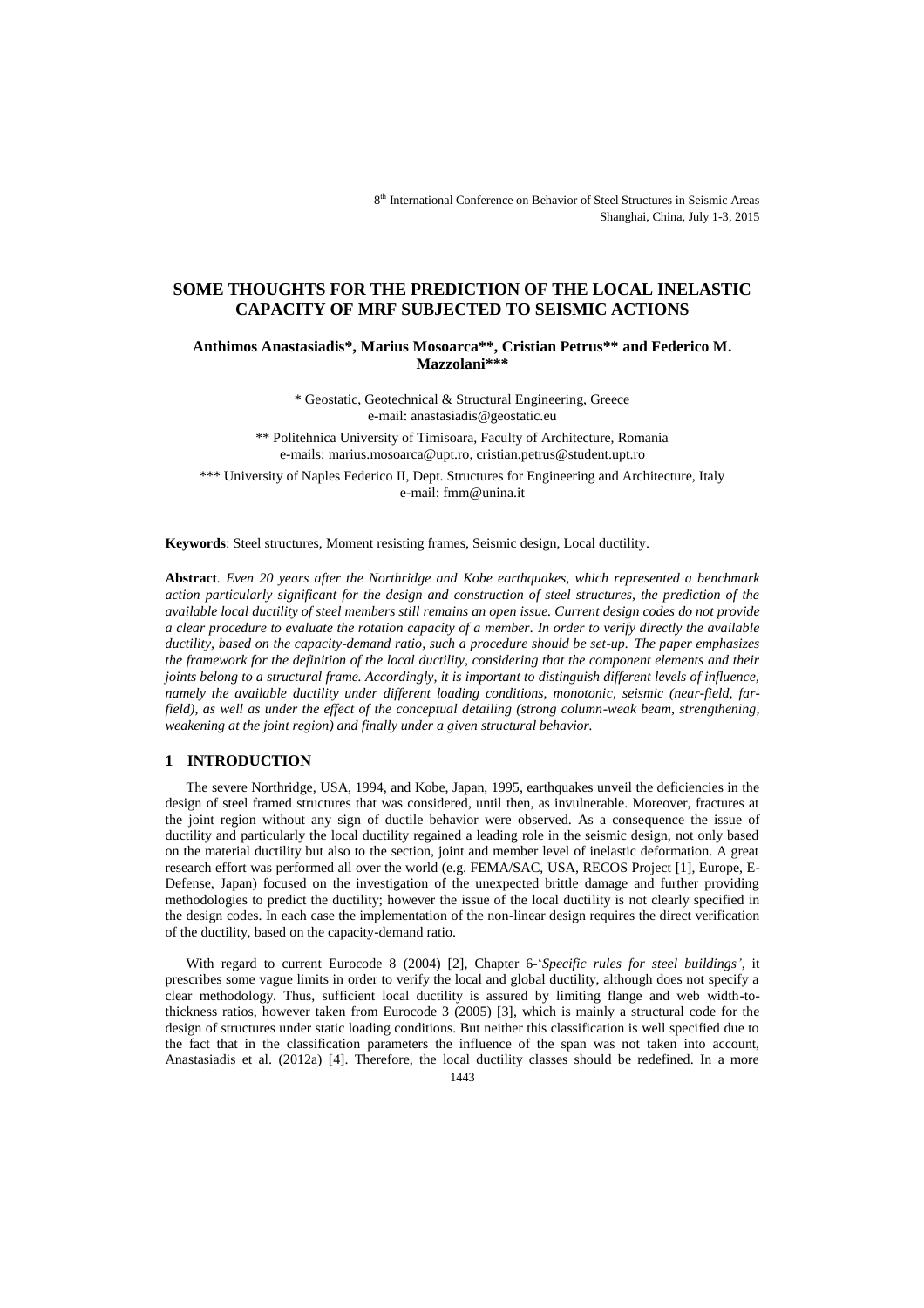advanced step, the correlation between local and global ductility (ductility class – q factor – local ductility class) should also consider the differences in the seismic action (near-source vs. far-source earthquakes) for both the local and global level as well as the available and required capacities of inelastic behavior, Gioncu & Mazzolani (2002) [5], Anastasiadis et al. (2012b) [6]. Moreover, concerning the prediction of the local ductility of beam-to-column connection, only some limits of plastic rotation of the potential plastic hinge were specified, without providing a methodology for the calculation of those limits. Finally, the dissipative-non dissipative concept should be updated with current trends allowing for the implementation of the strengthening (use of cover plates, ribs, etc) or the weakening (΄΄dogbone΄΄connection) joint detailing that moves the plastic hinge away from the column face; in this case member ductility is critical and not the connection ductility. In order to develop a ductile design for steel structures, it is obvious that a discrete process considering all the levels of influence (material, crosssection, connection, joint, and member) should be defined.

The paper emphasizes the framework for the definition of the local ductility considering that the component elements and their joints being part of a structural frame. Accordingly, it is important to distinguish different levels of influence, namely the available ductility under different loading conditions, monotonic, seismic (near-field, far-field), under the effect of the conceptual detailing (strong columnweak beam, strengthening, weakening at the joint region) and finally under the structural behavior. Based on the aforementioned general considerations and also selecting a proper methodology predicting the local and global ductility, it is possible to make a step forward for the direct ductility based design, thus providing a limit state for the further development of the non-linear analysis and design under more stable conditions.

## **2 THE FRAMEWORK FOR THE DEFINITION OF THE LOCAL DUCTILITY**

#### **2.1 Local ductility as a function of the loading condition**

Generally, in function of a loading condition we can distinguish the monotonic ductility (mainly used for plastic design) and the seismic ductility (mainly used for earthquake design). Moreover, the second one can be influenced by a predominant cyclic action (cyclic ductility) or by a velocity and / or impulsive action (strain-rate ductility). Traditionally, only the first type of ductility was considered, namely the cyclic ductility; however the seismic events that had been experienced on the last twenty five years demonstrated the differentiation, as a function of the action, which has a direct effect on the inelastic capacity of the whole chain of the ductility levels. For instance, concerning the local ductility the levels are: material, cross-section, connection and member ductility. The cyclic ductility is usually connected with the far-field earthquakes, while stain-rate ductility is related to near-field earthquakes. Far-field earthquakes are characterized by a long duration and a strong cyclic-repetitive motion, while near-field earthquakes are described by a short period with a long acceleration pulse also joined with a great velocity. Figure 1a illustrates the difference of the motion (e.g the Tsukidate NS component from the 2011 Great Japan earthquake as a far-field type vs. the well-known JMA-NS component from the 1995 Kobe earthquake), while in figure 2 one can observe the level of the force application between the different types of earthquakes. The aforementioned have a reductive effect on the local available ductility of steel frames.



Figure 1. Far-field vs. Near-field earthquake type of motion.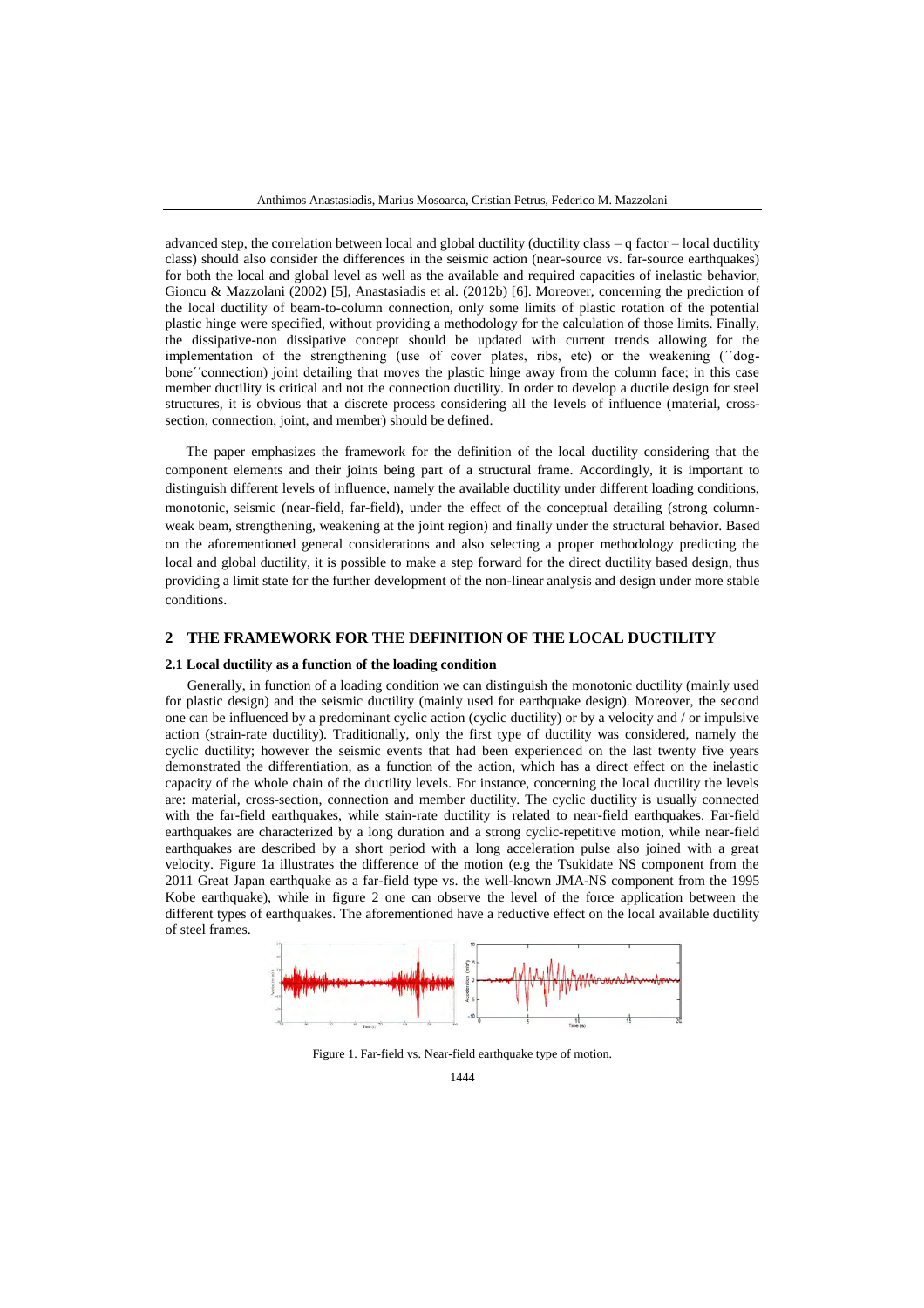

Figure 2. Strain-rate level for far and near field earthquakes.

The majority of studies have been performed with regard to the inelastic demands (e.g. drift demands), not considering explicitly the fact that the components of a steel structural system respond in a very different way when they stressed by a high repetitive action or by an impulsive motion. In any case both the available and the required ductility must consider the type of loading condition and further based on them we could verify the structure against the seismic action. From our studies, Anastasiadis et. al (2012b) [6], and a series of investigations that now are under review, as well as other recent research works, Hassouni et al. (2011) [7], D΄Aniello et al. (2012) [8], Somja et al. (2013) [9], we can conclude about the very important differences in the post-elastic range of behavior; for the sake of brevity, those one are presented in tabular form, Table 1.

| <b>Local Ductility Levels</b>                      | Far-field earthquakes                                                                                                                                | Near-field earthquakes                                                                          |
|----------------------------------------------------|------------------------------------------------------------------------------------------------------------------------------------------------------|-------------------------------------------------------------------------------------------------|
| Material ductility                                 | Low loading velocity, Bauschinger                                                                                                                    | High velocity, strain-rate, rapid                                                               |
| $(\varepsilon_v, \varepsilon_u, f_v, f_u, \rho_v)$ | effect, Random material variability                                                                                                                  | increasing of yielding strength as<br>compared with the ultimate one,<br>material embrittlement |
| Cross-section ductility                            | Flange / web local buckling. Gradual Fracture of flanges, no time for                                                                                |                                                                                                 |
| $(b_f, t_f, d_w, t_w)$                             | stiffness<br>and strength local buckling<br>cross-section<br>degradation                                                                             |                                                                                                 |
|                                                    | Joint ductility (panel Gradual stiffness, strength and ductility Fracture of welds and / or bolts.                                                   |                                                                                                 |
| components)                                        | zone and the connection degradation of the component elements. Alteration<br>Alteration of the SC-WB mechanism due mechanism due to the uncontrolled | the<br>SC-WB<br>$\circ$ of                                                                      |
| $\mu_{\theta, \text{joint}, av}$                   | to the additional strength of the slab                                                                                                               | increase of the yield strength                                                                  |
| Member ductility                                   | The slab effect not permitting the The slab effect develops stress                                                                                   |                                                                                                 |
| $(b_f, t_f, d_w, t_w, L)$                          | buckling of the upper flange under the concentration at the lower flange.                                                                            |                                                                                                 |
| $R_{av}$ , $\mu_{\theta, \text{member}, av}$       | alternation of the moment action. Low Ultra low cycle fatigue behavior                                                                               |                                                                                                 |
|                                                    | cycle fatigue behavior (10-12 cycles)                                                                                                                | $(3-6$ cycles)                                                                                  |

#### **2.2 Local ductility as a function of the conceptual design**

According to the current seismic design, in case of steel framed structures, we can distinguish two types of conceptual conformation, namely, (i) the strong column-weak beam, SC-WB, and (ii) the weak column-strong beam, WC-SB. The joint detailing plays an important role showing the position where the potential plastic hinge will be formed (e.g. at the face of the columns in the connection or at some distance from the column flange), and additionally specifying the dissipative or the non-dissipative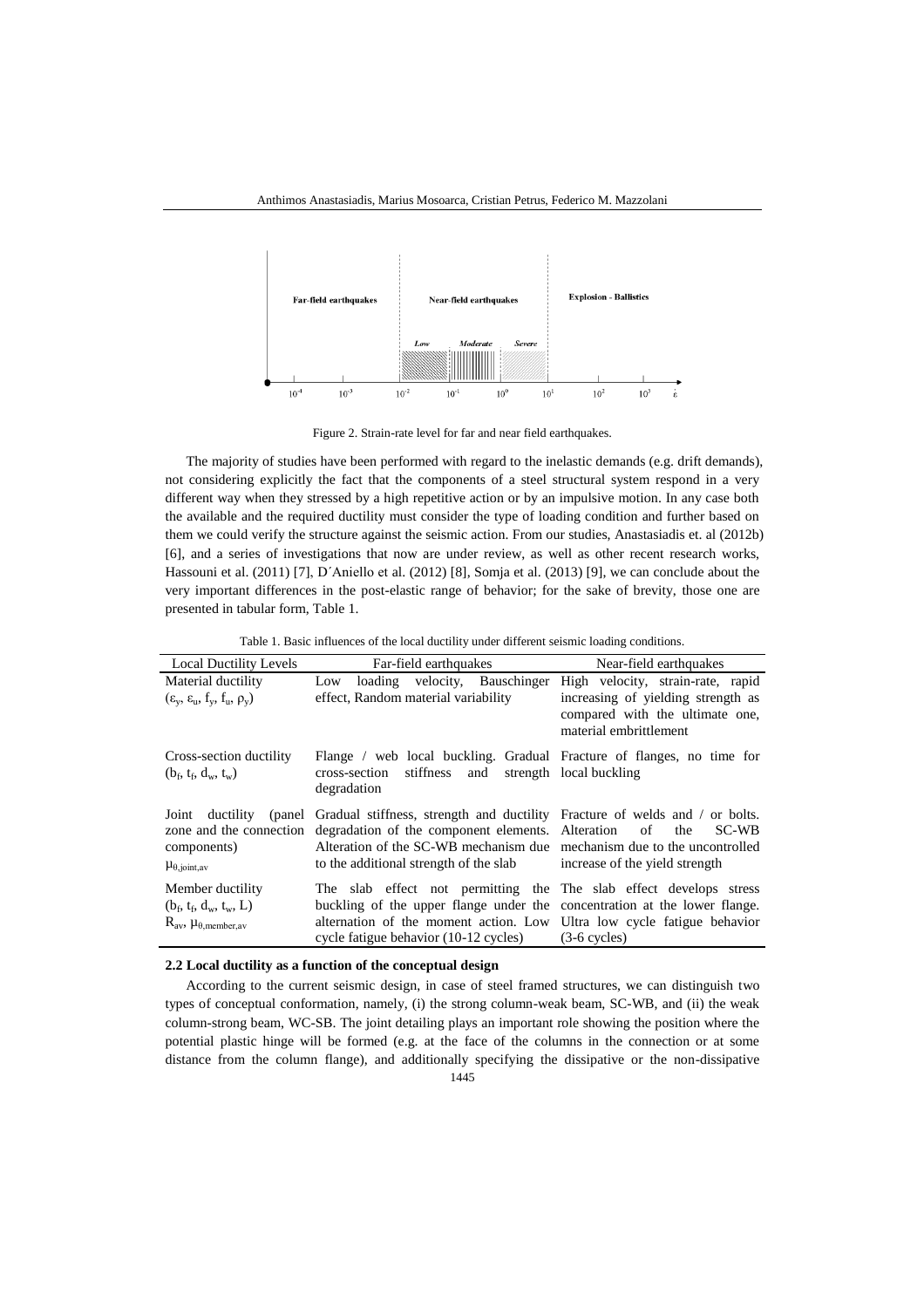element. The prediction of the local ductility is strongly dependent with the local structural detailing; this means the proper selection between joint ductility and the member ductility. Current Eurocode 8 (2004) [2] specifies the ductility classes connecting the global behavior with the local one; however, the classification regarding local ductility should be replaced by the one considering the member and joint ductility as a function of the structural detailing. There is a stable basis in order to proceed for a further enhancement of the Eurocode 8, chapter 6, Gioncu & Mazzolani (2002) [5], Anastasiadis et al. (2000, 2012a,b) [4,6,10], Grecea et al. (2004) [11], Beg et al (2004) [12]. Table 2 briefly presents the aforementioned statements.

|  |  |  | Table 2. Selection of the proper type of local ductility in function of structural detailing. |
|--|--|--|-----------------------------------------------------------------------------------------------|
|--|--|--|-----------------------------------------------------------------------------------------------|

| Constructional detailing | Design conformation                                                                                                                                                                                          | Type of the local ductility                                                                                 |
|--------------------------|--------------------------------------------------------------------------------------------------------------------------------------------------------------------------------------------------------------|-------------------------------------------------------------------------------------------------------------|
|                          | Weak column $-$ strong beam<br>$(WC-SB)$<br>The dissipative zone is mainly located<br>at the panel zone as well at the<br>connection and under certain<br>circumstances also in the column                   | Joint ductility (panel zone +<br>connection deformation)<br>Member ductility (beam / column<br>deformation) |
|                          | Strong column – weak beam<br>$(SC-WB)$<br>The dissipative zone is located in the<br>beam (capacity design)                                                                                                   | Member ductility<br>(beam deformation)                                                                      |
|                          | Strengthening solution of SC-WB<br>concept by using ribs, haunches, cover<br>plates.<br>The dissipative zone is located in the<br>beam (capacity design)                                                     | Member ductility<br>(beam deformation)                                                                      |
|                          | Weakening solution of SC-WB<br>concept by reducing the beam flanges<br>at some distance from the column face<br>("dog-bone") connection.<br>The dissipative zone is located in the<br>beam (capacity design) | Member ductility<br>(beam deformation)                                                                      |

In case of WC-SB the potential zone for the formation of a plastic hinge will be one of the following or a combination of them: the joint region (panel zone and connection), the beam at the column face as well as the column at the upper or bottom parts (the formation of plastic hinges should be avoided as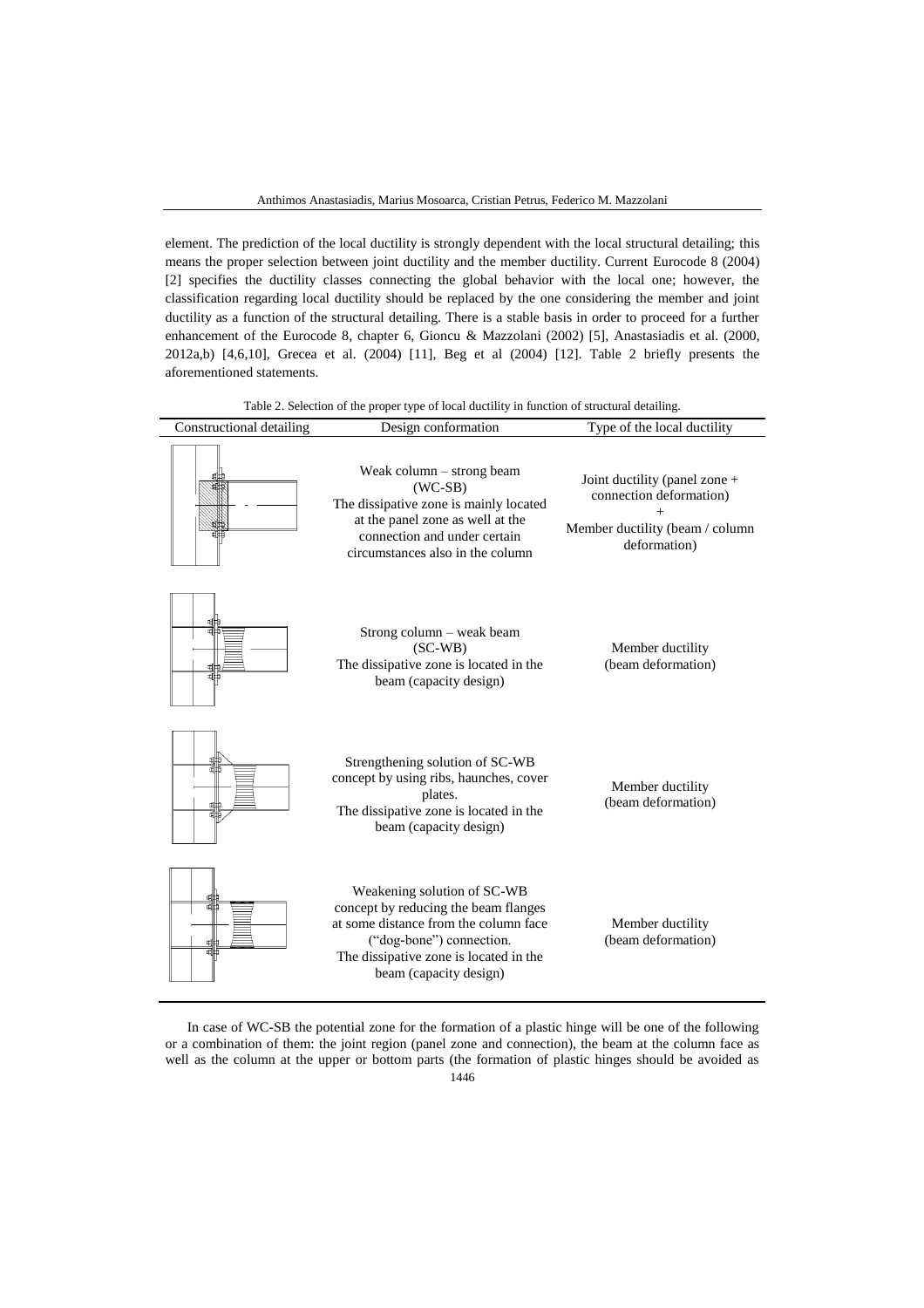possible and only at the base can be formed). Therefore, in order to assure a suitable level of ductility preventing the local brittle failures or structural collapse it should be checked both the joint and the member ductility. With regard to connection the Eurocode 8 (2004) [2] specifies the limits for the plastic rotation (e.g. 0.35 mrad for DCH, 0.25 mrad for DCM), however does not provide any methodology predicting the local ductility. As was mentioned earlier, concerning the member ductility there is not a clear definition, only the cross-section classification, which is inadequate, was provided by the code, Gioncu & Mazzolani (2002) [5], Anastasiadis et. al (2012a,b) [4,6].

A step forward in the Eurocode 8 is the implementation of the design and detailing of the strengthening and weakening concept in order to ensure a global plastic mechanism, avoiding the undesirable formation of plastic hinges in critical elements. Recent earthquakes reveal that only the application of the capacity design is not enough, e.g. due the slab effect, random material variability and exceptional-unpredictable loading, thus some conventional constructional techniques are absolutely necessary in order to ensure the initial capacity design. Therefore, a direct verification of the local ductility should consider the constructional detailing and depending on this one the type of the predicted local ductility (joint vs. member ductility) could be properly selected.

#### **2.3 Local ductility as a function of the structural behavior**

The steel moment resisting frames are composed by beams and columns, generally, rigidly connected forming frames of high, medium or low ductility classes, Eurocode 8 (2004) [2] (an equivalent of special, intermediate and ordinary MR-frames as defined in US practice). Considering the design of SC-WB frame a beam can be deformed in a different way depending on the loading conditions namely, the action of the vertical-gravity forces as well as the horizontal-earthquake forces.

Firstly, for the study of the local ductility it is necessary to assume that the element components belong to a frame. Hence in order to take into account the effect of the frame to the beams and /or columns the ΄΄standard beam΄΄ concept was proposed by Prof. Gioncu and further extended assimilating the deformational behavior, Fig. 3, Anastasiadis & Gioncu (1999) [13]. In this manner the influence of gravity loads and the level of severity of the horizontal loads were introduced, improving the traditional concept of the three point beam.



Figure 3. Definition of the standard beam as a tool to introduce the frame effect on a member.

Secondly, for the complete framework definition of the local ductility one can consider the type of deformation and the predominant action, Table 3. Thus, the predominant action dictates the type of local ductility that can be calculated (monotonic vs. seismic ductility). Therefore, in case were the gravity forces are predominant and /or in case of low earthquake action the monotonic plastic ductility could be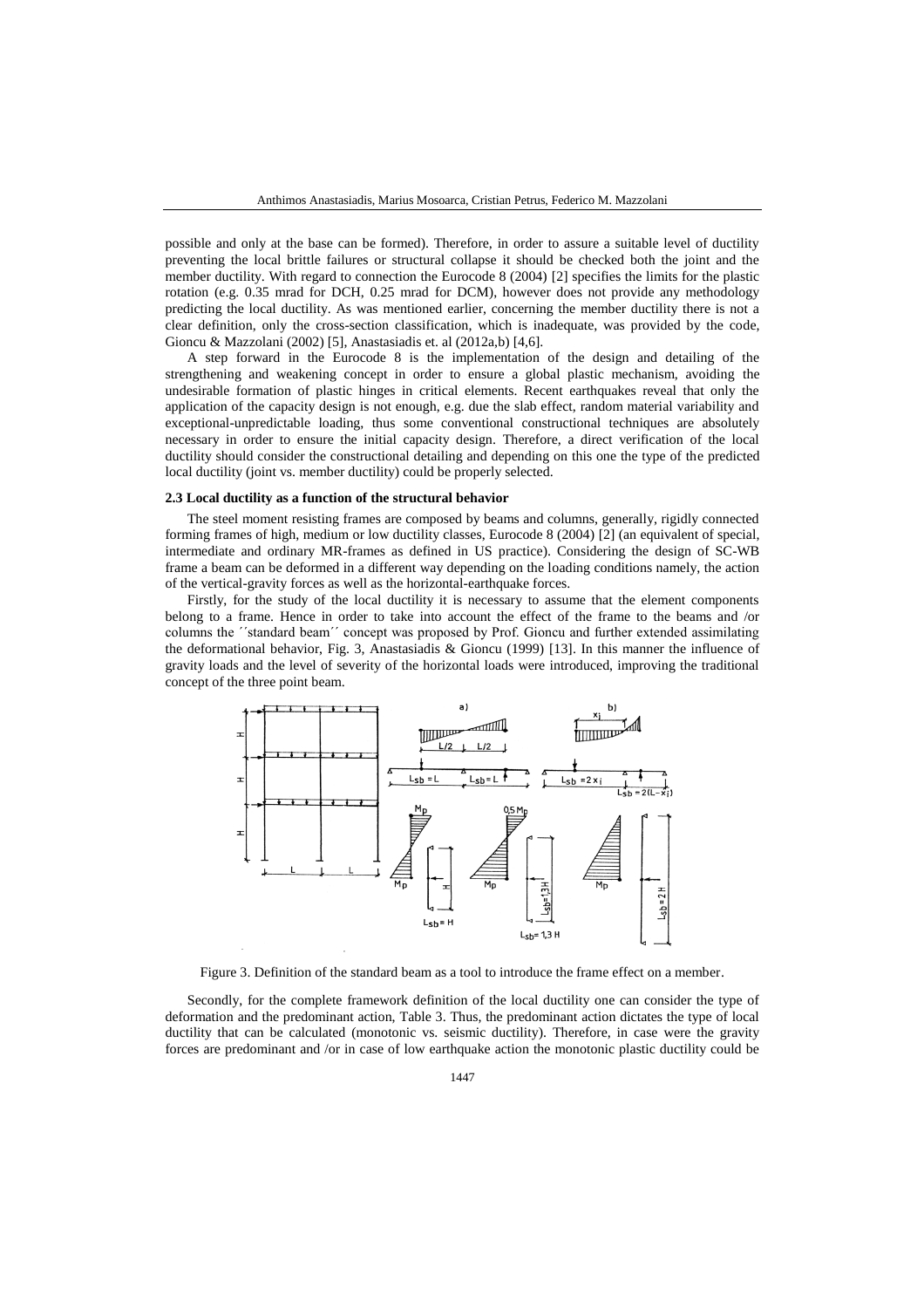prevailed. In case were the effect of earthquake forces are very important the seismic ductility gets the control and in function of the earthquake region could be of the far-source (cyclic) or near-source type (strain-rate).

Table 3. Selection of the proper type of local ductility in function of structural detailing.

| Type of deformation | <b>Observations</b>                                                                                                                                                                                                                                                                                                                       |
|---------------------|-------------------------------------------------------------------------------------------------------------------------------------------------------------------------------------------------------------------------------------------------------------------------------------------------------------------------------------------|
|                     | Cases were the gravity forces control the behavior. The<br>level of gravity forces are high combined with a long<br>span. The local ductility could be determined by the<br>plastic monotonic one.                                                                                                                                        |
|                     | Cases were the earthquakes forces control the behavior.<br>The local ductility could be determined by the seismic<br>one. Plastic hinges are formed at both ends.                                                                                                                                                                         |
|                     | Cases with exceptional severity of earthquake forces, also<br>in case with high level of seismic forces and short beam<br>span. There is no point of inflexion. Plastic hinges can be<br>formed initially at one end; during the evolution of the<br>seismic action also it is possible to be formed a plastic<br>hinge at the other end. |
|                     | Cases with high level of gravity and earthquake forces,<br>where the potential plastic hinges can be formed at the<br>end as well at the mid-span. During the seismic loading a<br>third plastic hinge it is possible to be formed, at the other<br>end, transforming the beam into a collapse mechanism                                  |

## **3 DESIGN FORMAT FOR A DIRECT DUCTILITY BASED DESIGN**

For a safe design against earthquake action the stiffness, strength and ductility must equally be verified. The first two criteria are well defined; however the third one for the majority of the current codes of practice is under discussion being an open topic. A huge effort has been made, from the early work of Baker, regarding the plastic design, Driscoll and Lay & Galambos, focused on the rotation capacity, until the last 25 years of experimental and theoretical research, studying the seismic ductility, although we have not obtain a direct verification of the local and global ductility. The transition from the force based design to the deformational based design (displacement and rotation), or displacement based design as usually marked, requires the design control of the available local ductility, where the potential beam plastic hinge posses sufficient inelastic capacity allowing the development of a suitable global plastic collapse mechanism. Without such a check it is not possible to be assured a predetermined and desired dissipation mechanism. Therefore, a codified framework requires the definition of both the global, local and their interaction; however the paper is focused only to the second one.

The main difficulty is to determine the local available ductility under seismic conditions; hence due to the fact that the monotonic ductility is relatively well studied and by using correction factors that take into account the reductive effect of the seismic action, we can obtain, for design purposes, the following conceptual relationship:

Local Available Seismic Ductility = (Correction Factors) x (Available Local Monotonic Ductility) (1)

The prediction of the available monotonic ductility can be made by using the local plastic mechanism methodology initially developed and further extended by the Prof. Gioncu and his collaborators, Anastasiadis & Gioncu (1999) [13], Gioncu & Mazzolani (2002) [5], Anastasiadis et al (2012) [4,6],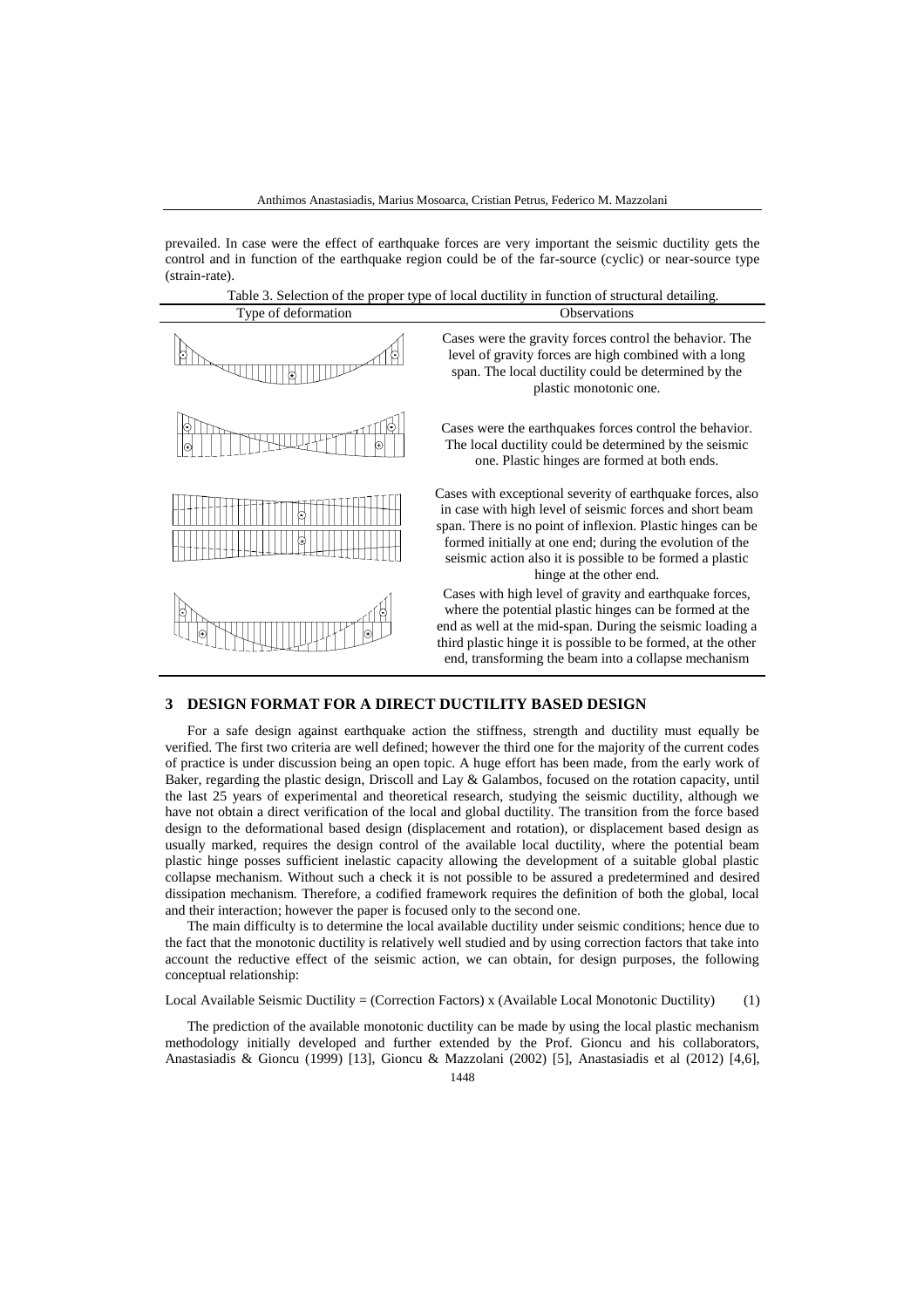while the correction factors will be of different nature such as constructional (hot-rolled vs. welded sections) and loading (near-source vs. far-source). Moreover, the seismic influence on the local monotonic ductility is under investigation by the team. According to the current philosophy of the ultimate limit state and the format of the Eurocodes we can provide:

Seismic Required Ductility, 
$$
D_{\text{req}} \leq
$$
 Seismic Available Ductility,  $D_{\text{ay}}$  (2a)

$$
\gamma_{req}(\gamma_{fs}; \gamma_{ns})D_{req}(D_{req,fs}; D_{req,ns}) \le \frac{D_{av}(D_{av,cyc}; D_{av,str})}{\gamma_{av}(\gamma_{cyc}; \gamma_{str})}
$$
\n(2b)

where the required ductility could be evaluated directly from a time-history analysis, push-over or simplified relationships, while the available one by using a proper software (e.g DuctRot or other specialized computer program) or by simplified relationships suitably adjusted taking into account the seismic action, Anastasiadis & Gioncu (1999) [13], Anastasiadis et al (2000) [10], Gioncu & Mazzolani (2002) [5]. Moreover the available and the required ductility could be evaluated in terms of the ultimate rotation,  $\theta_u$ , or in a non-dimensional format given by the rotation capacity, as a ratio of the ultimate to plastic rotation,  $R = (\theta_u/\theta_p)$ -1. In any case also the drift as well as the roof displacement could be used independently or in combination with the aforementioned in order to control the deformational capacity. Therefore,  $D_{av} = (\theta_{u,av}; R_{av}; \mu_{\theta,av}; \mu_{\delta,av})$  and in the same direction  $D_{req} = (\theta_{u,req}; R_{req}; \mu_{\delta,req}; \mu_{\delta,req})$  could be defined. Focused on the available ductility we can distinguish the cyclic ductility,  $D_{\text{av,cyc}}$ , as well as the strain-rate ductility,  $D_{av,str}$ . In this direction and accounting for the conceptual relationship (1) as well as the main earthquake detrimental effect, the following could be defined:

$$
D_{\text{av,cyc}} = \text{(factors introducing the cyclic effect)} \times D_{\text{av.mon}} \tag{3a}
$$

 $D_{\text{av} \text{str}} = \text{(factors introducing the strain-rate effect)} \times D_{\text{av} \text{mon}}$  (3b)

With respect to safety factors the  $\gamma_{av}$  should be determined taking into account the cyclic and strainrate effect, while the  $\gamma_{\text{rea}}$  could be evaluated taking into account the global frame behavior, the local soil conditions and also the characteristics of the action as defined from the far-source,  $\gamma_{fs}$ , and near-source,  $\gamma_{\text{ns}}$ , earthquake motion. A conceptual way in order to evaluate the local available ductility under the different action of earthquakes is presented in Table 4.

| Table 4. Steps for the evaluation of the seismic available local ductility.  |  |  |  |
|------------------------------------------------------------------------------|--|--|--|
| Determination of the "standard beam" introducing the frame effect            |  |  |  |
| Prediction of the local available ductility under monotonic conditions       |  |  |  |
| Factors influencing the local ductility                                      |  |  |  |
| Loading (near, far source earthquakes)                                       |  |  |  |
| Prediction of the available local ductility under seismic loading conditions |  |  |  |
| Correction factors                                                           |  |  |  |
| Local available seismic ductility                                            |  |  |  |
| Strain-rate available ductility                                              |  |  |  |
| (Strain-rate effect)                                                         |  |  |  |
|                                                                              |  |  |  |

### **4 CONCLUSIONS**

The prediction of the local ductility is still an open topic, not clearly defined in the current codes of practice. Actually, the difficulties rise from the inherent variability of the loading, the material and the geometric parameters that can be evaluated in a post-elastic range. The experimental and theoretical background cumulated, particularly, in the last twenty five years creates the condition for a straightforward verification of the local ductility of steel moment resisting frames. The paper evidenced the framework under which should be worked in order to obtain a ductile design based on the inelastic capacity of the element components. Of paramount importance is to recognize the different effect on the